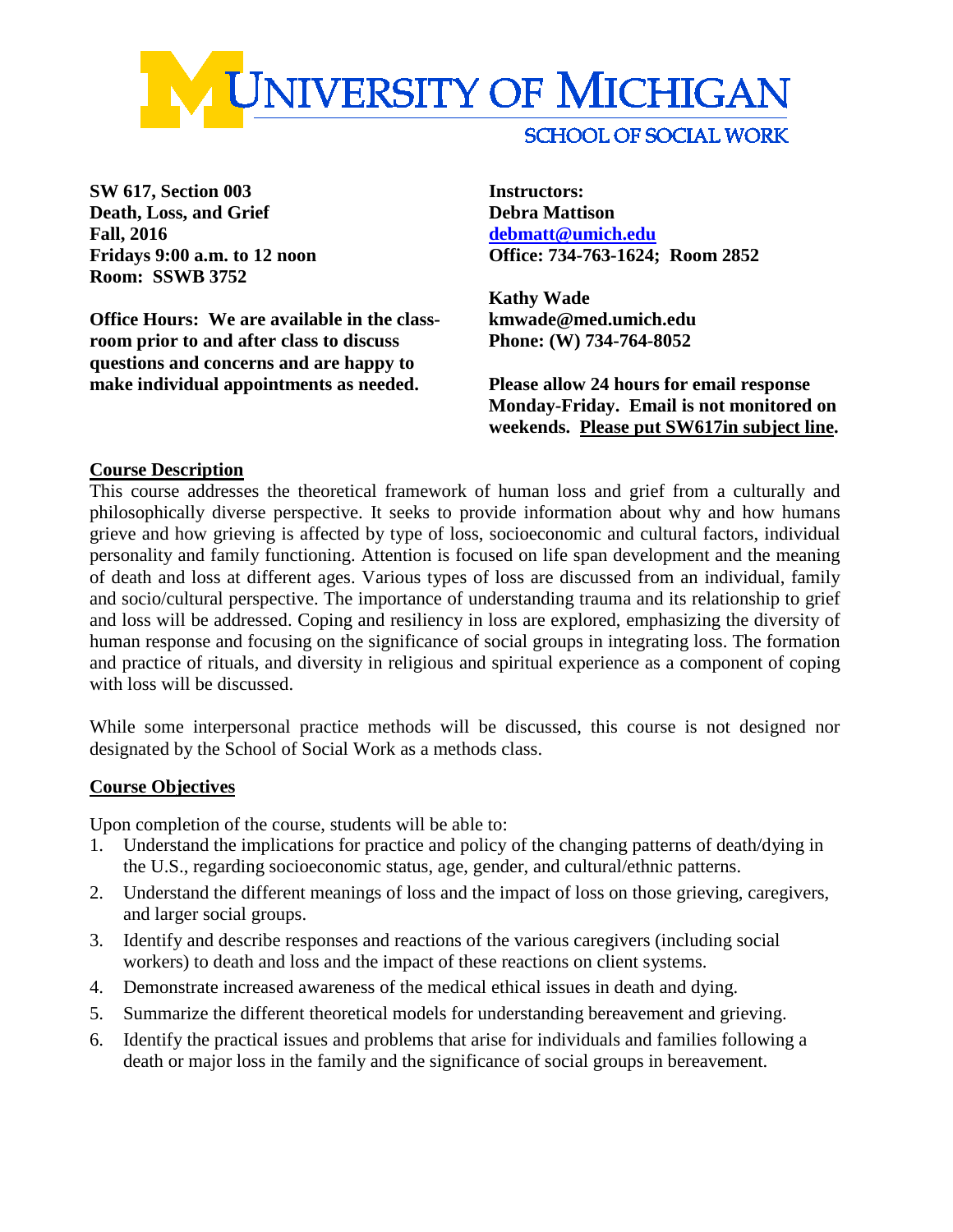- 7. Examine the variables impacting mourning (e.g. ability, age, class, color, culture, ethnicity, family structure, gender (including gender identity and gender expression), marital status, national origin, race, religion or spirituality, sex, and sexual orientation) in the experience and expression of grief for the family and/or person facing death and bereavement.
- 8. Discuss the ways in which violence affects the experience of death or loss, and the impact of layered loss when continually exposed to loss or violence.
- 9. Identify post traumatic stress disorder.
- 10. Discuss dominant themes of complicated mourning, including multiple losses, traumatized loss; disenfranchised and stigmatized loss, cultural genocide, and historical transmission of loss.
- 11. Discuss typical ethical concerns related to death, loss, and grief.

## **Relationship of the Course to Four Curricular Themes**

- *Multiculturalism and Diversity* will be addressed through the discussion of worker-client differences and power/privilege differentials based on culture, ethnicity, race, gender, age, and social class. Social system and case examples, possible interventions, and readings will reflect this theme.
- *Social Justice and Social Change* will be addressed through discussion of differences between problems that are responsive to interpersonal practice interventions and those which result from poverty, discrimination, and disenfranchisement and require systemic as well as individual intervention.
- *Promotion, Prevention, Treatment, and Rehabilitation* will be addressed through identification of ways to provide early intervention, guidance, and advocacy within systems, methods of preventing or mitigating later problems in loss and bereavement, and discussion of intervention theories and health care and social policies which support adaptive responses to loss that enhance later adjustment.
- *Behavioral and Social Science Research* will inform this course, especially current research in the following areas: bereavement and complicated mourning attachment and developmental requirements, response to trauma and maltreatment and resiliency/coping/ adaptation.

## **Relationship of the Course to Social Work Ethics and Values**

Social work ethics and values will be addressed in this course using the NASW Code of Ethics. This course will increase awareness of the medical-ethical issues and decision making in death and dying. In addition, students will evaluate ethical issues involved in death and loss, and discuss the impact of the social worker's values and reactions to these issues.

## **Intensive Focus on Privilege, Oppression, Diversity and Social Justice (PODS)**

This course integrates PODS content and skills with a special emphasis on the identification of theories, practice and/or policies that promote social justice, illuminate injustices and are consistent with scientific and professional knowledge. Through the use of a variety of instructional methods, this course will support students developing a vision of social justice, learn to recognize and reduce mechanisms that support oppression and injustice, work toward social justice processes, apply intersectionality and intercultural frameworks and strengthen critical consciousness, self knowledge and self awareness to facilitate PODS learning.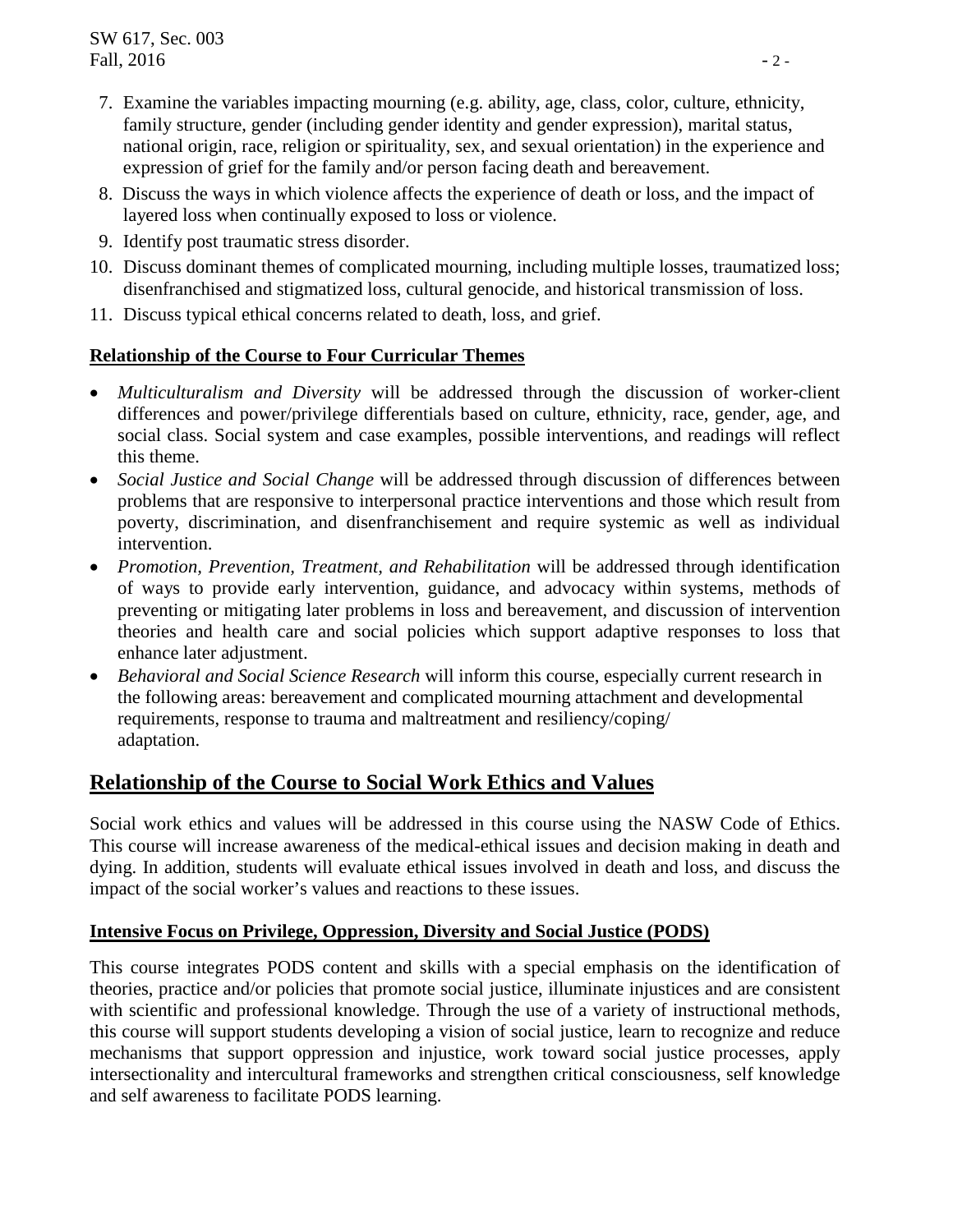## **Accommodations for Students with Disabilities**

Students needing accommodation for a disability should notify the instructors on the first day of class to ensure needs are met in a timely way. Resources are available (i.e. adaptive technology computing site, Services for Students with Disabilities, etc). Students with disabilities may contact Services for Students with Disabilities at 734-763-3000 or in Room G664 Haven Hall to coordinate reasonable accommodations. To the extent permitted by law, information will be treated as private and confidential.

## **Student Mental Health and Wellbeing**

The University of Michigan is committed to advancing the mental health and wellbeing of its students. If you or someone you know is feeling overwhelmed, depressed and/or in need of support, there are services are available. For assistance, contact Counseling and Psychological Services (CAPS) at 734-764-8312 or [https://caps.umich.edu;](https://caps.umich.edu/) University Health Services at 734- 764-8320 or https:www.uhs.edu/mentalhealthsvsc. For alcohol and drug concerns and/or assistance regarding sexual assault contact https://www.uhs.umich.edu/aodresources#sexualassault. For a listing of other mental health resources available on and off campus, see [http://www.umich.edu/~mhealth/students.htm](http://www.umich.edu/%7Emhealth/students.htm) or<http://www.umcpd.org/>

## **Safety and Emergency Preparedness**

In the event of an emergency, dial 9-1-1 from any cell phone or campus phone. All University of Michigan students, faculty and staff are required to familiarize themselves with emergency procedures and protocols for both inside and outside of the classroom. In the event of possible building closure (i.e. severe weather conditions, public health notices, etc.) you may contact (734)764-SSWB(7793) for up-to-date School closure information.

Be Prepared. Familiarize yourself with the emergency card posted next to the phone in every classroom/meeting room. Review the information on the emergency evacuation sign (located nearest the door) and locate at least (2) emergency exits nearest the classroom.

If you are concerned about your ability to exit the building in the case of an emergency, contact the Office of Student Services and/or email [ssw-ADAcompliance@umich.edu.](mailto:ssw-ADAcompliance@umich.edu) Office of Student Services School of Social Work | Room 1748 [734-936-0961](tel:734-936-0961)

For more information view the annual Campus Safety Statement at  $\frac{http://www.dpss.umich.edu/}{http://www.dpss.umich.edu/}.$ Register for UM Emergency Alerts at [http://www.dpss.umich.edu/emergency-management/alert/.](http://www.dpss.umich.edu/emergency-management/alert/)

## **Religious Observations**

Students who have conflicts with class attendance due to religious observances should contact the instructors on the first day of to make appropriate arrangements to obtain class materials and to coordinate make-up class activities and assignments.

## **Ethics and Plagiarism**

Social work students are held to the highest standards of academic and professional conduct. The Code of Academic and Professional Conduct applies to all students enrolled in the School of Social Work. Plagiarism will result in a failing grade for the relevant assignment and is grounds for expulsion. You are responsible for understanding the meaning for plagiarism and can refer to the Student Guide to the Master's in Social Work Degree Program for further information.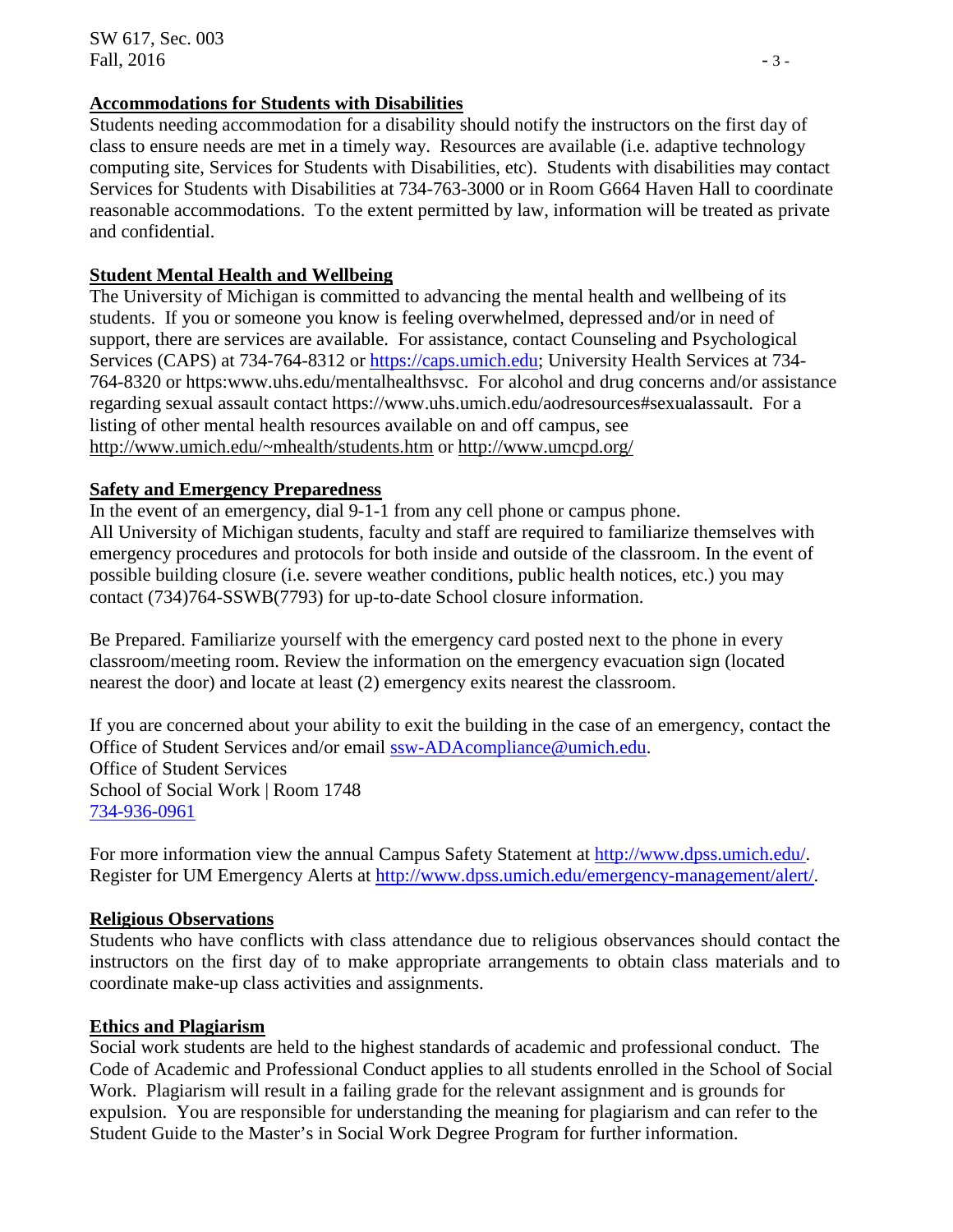## **Application of NASW Code of Ethics and Professional Use of Self**

The NASW Code of Ethics outlines a set of core values that form the basis of the Social Work profession's purpose and perspective. The Code encourages behaviors which promote professionalism and respect for clients, colleagues and employers. It is expected that all students conduct themselves in a manner consistent with the Code of Ethics and demonstrate professional use-of-self behaviors in class including respect, courtesy and active listening with fellow students, the instructor and guest presenters.

## **Attendance**

Class attendance and engagement is highly valued as it contributes to the quality of learning for the individual and the class as a whole. Classroom interactions cannot be replicated nor the benefit from these received exclusively from reading class materials. Therefore, attendance is an expectation and requirement. If absent, you are responsible for what is covered and any class announcements/additional assignments. Absences are defined as not being present and include partial absences related to late arrival or early departure from class. Class grades will be negatively impacted by absences**. ALL ABSENCES WILL REQUIRE ADDITIONAL ASSIGNMENT COMPLETION to ensure mastery of class content missed**. **Students are responsible for initiating contact with instructors to pre-arrange/ arrange specifics regarding additional assignments as early as they are aware of an anticipated absence or as they are reasonably able to make contact after an unanticipated absence.** In most cases, a reasonable timeframe is anticipated to be as soon as possible prior to a planned absence or within 1-3 days after an unplanned absence. Make-up assignments **must be completed prior to the second class period following the absence.** Students who choose not to do make-up work or who do not initiate and complete make-up work within the required timeframe will receive a **3 point deduction per each class missed.** 

**Four or more absences for any reason will result in non-credit/non-passing grade for the class.** 

**Promptness** in attendance is also valued and expected as it conveys professionalism, respect and courtesy and creates a safe environment for sharing among one another and our guest speakers. We will begin and resume class after designated breaks promptly.

## **Class Participation**

Beyond physical presence through attendance, class participation is vital to the learning experience of this course and focuses on being emotionally and intellectually present and engaged in class each week. Active engagement and sharing of your diverse ideas, perspectives and experiences are highly valued and expected. We encourage you to actively contribute to our focus on diversity during the semester. Please bring relevant issues related to class content from current events in the world and your field placement to class for discussion.

Students should be prepared each week to both be called on and to initiate knowledgeable sharing of their understanding, ideas, reactions and applications from readings in weekly class discussions and integration across progressive weeks. The quality and preparedness of responses illustrating completion of the readings will be used as a part of the assignment of grading for class participation and will differentiate grades of exceptional mastery (A) from grades of mastery (B).

## **Use of Phones, Computers and Other Electronic Devices**

The focus of class time is understanding and discussion of the content presented, asking questions, sharing integrative ideas, giving examples, writing notes, practicing active listening, or otherwise deepening your knowledge of the material in some way. Checking email, texting, searching the net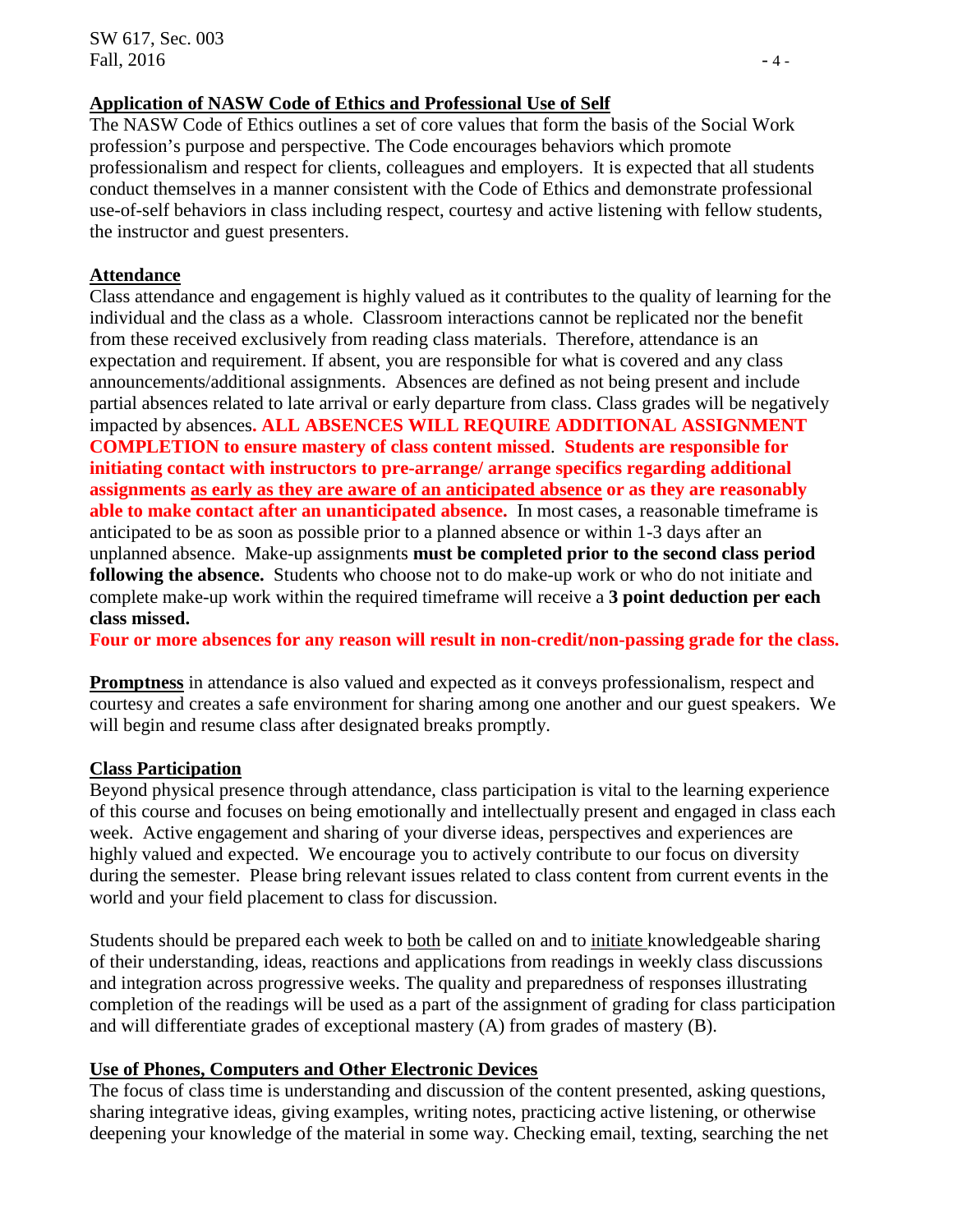for non-class related activities, reading non-class related material, etc. equate to talking/interrupting while someone else is talking and are not acceptable during class. Use of non-class related computer/phone/electronic devices are considered as the equivalent of being absent from class and **will result in deductions in attendance and class participation grades.**

## **REQUIRED READINGS**

**Readings** are considered a foundation of the course and **you will be expected to know the content of the readings and to incorporate this knowledge into your assignments**. It is expected that assigned readings will be completed **prior** to each class (including the readings listed for each date) to enhance discussion and interaction.Students should be prepared to be called on in class to contribute their understanding, ideas and reactions from readings in weekly class discussions including assigned journals. **A list of discussion questions for each week is provided to assist you in your preparation.** The engagement and quality of these responses will be used as a part of grading for class participation.

# **Assignments**

You are responsible for reading the syllabus and assignment instruction. Class information is also posted on Canvas. **Typed hard copies of all written assignments should be submitted** at the beginning of class with all pages stapled together including relevant additional materials as assigned. **Assignments not submitted in class will be considered late.**

Assignments are designed to use a variety of evaluation methods including written papers, oral presentations, classroom discussions and in-class quizzes to allow opportunities to address strengths and preferences of diverse individual students. **Late completion and submission of assignments will result in grading deductions as defined in assignment descriptions.**

Written assignment descriptions and grading rubrics have been provided to clearly explain assignment expectations and point values. **Please review these prior to completing and submitting your assignments to help you meet assignment criteria**.

## **Writing Competency**

Written skills are essential to effective social work practice and as professionals we will be continually assessed and judged on our ability to express ideas clearly and professionally on behalf of our clients, our organizations, our profession and ourselves. Graduate level writing skills will be expected in this course including appropriate grammar, in-text citations, references, organization of thought, clarity of expression and creativity in your writing.

Writing labs are available through the Sweetland Writing Clinic in Angel Hall [\(http://www.lsa.umich.edu/sweetland/\)](http://www.lsa.umich.edu/sweetland/). The SSW Career Center offers writing assistance services for MSW students including proofreading, spelling edits and addressing basic argument flow issues. To make an appointment, contact [ssw-cso@umich.edu.](mailto:ssw-cso@umich.edu) APA format is the definitive source for standardized writing in the behavioral and social sciences and is required with assignments requiring referencing. Deductions will be made for failure to follow this format. Please refer to the APA Style manual in various UM libraries or the following sites:

<http://guides.lib.umich.edu/content.php?pid=39340> <http://apastyle.apa.org.manual/> <http://www.apastyle.org/learn/tutorials/brief-guide.aspx> http://owl.english.purdue.edu/owl/resource/560/01/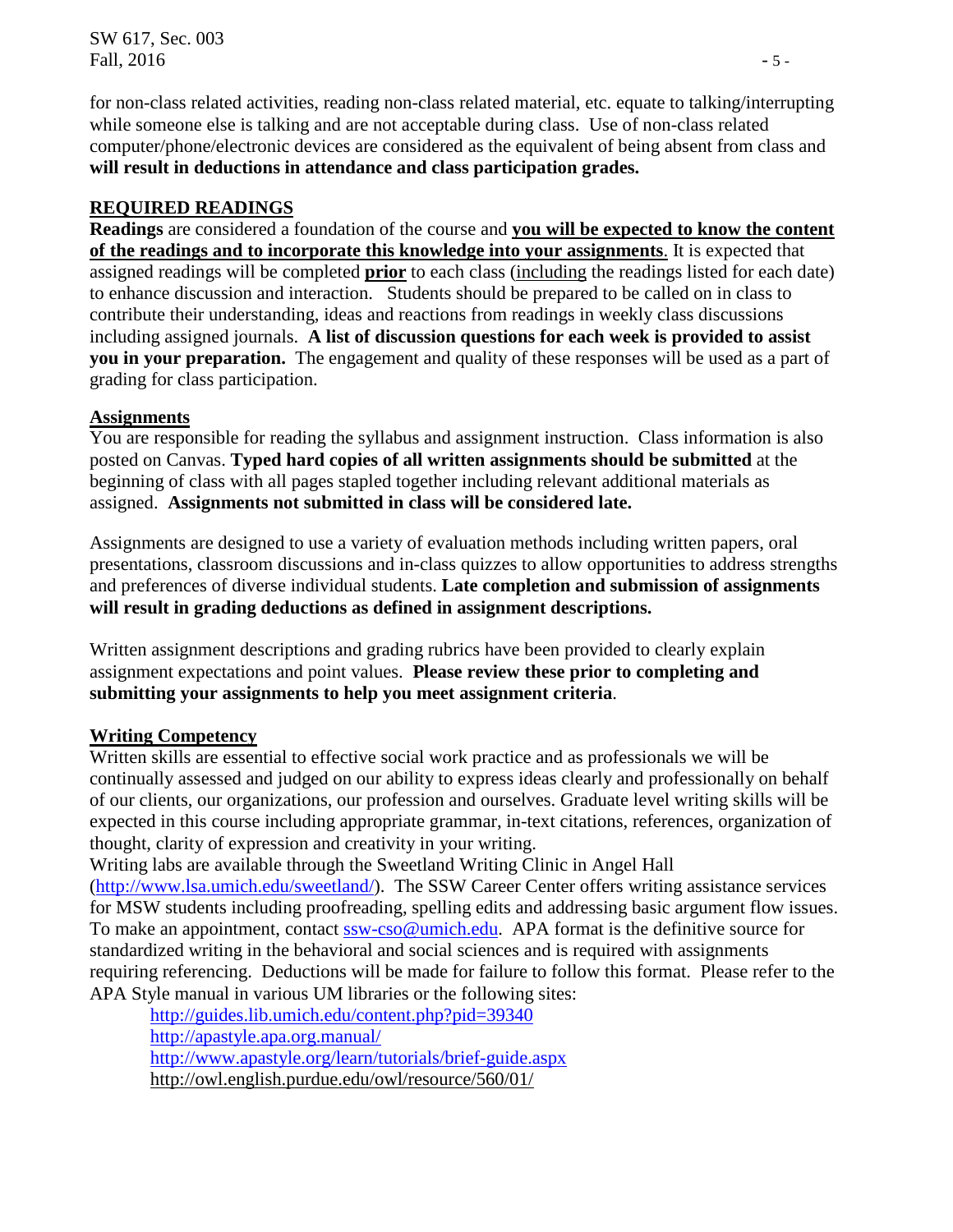#### **Grading**

Grades are the outcome of student efforts and demonstration of competency. While this course has been designed to provide information and learning experiences, what you ultimately gain will largely depend on your use of self, your engagement in the class and your commitment to take responsibility for your individual learning. **Graduate school standards anticipate that for every hour spent in the classroom, students will need to spend 2-3 hours outside of the class room to complete reading and assignments at a level of mastery.**

**Final Grades** will be based on individual personal effort and performance. The **total accumulation** of points earned reflect competencies demonstrated in the context of normal life challenges regarding time, obligations, multiple demands and priority choices each student makes.

Grade categories are defined by the School of Social Work as follows:

| A grades        | Given for exceptional individual performance and superior mastery of the<br>material. The use of $A+$ (100), A (95-99), and A-(90-94) should distinguish the<br>degree of superiority.                                             |
|-----------------|------------------------------------------------------------------------------------------------------------------------------------------------------------------------------------------------------------------------------------|
| <b>B</b> grades | Given to students who demonstrate mastery of the material.<br>$B+$ (87-89) indicates performance just above the mastery level but not in an<br>exceptional manner. B (84-86) and B- (80-83) indicate just below the mastery level. |
| C grades        | Mastery of the material is limited.<br>C- is the lowest grade which carries credit. $C+ (77-79)$ , C (74-76) and C- (70-73).                                                                                                       |
| D grades        | Indicate deficiency and carry no credit. (below 70)                                                                                                                                                                                |
| E grades        | Indicate failure and carry no credit.                                                                                                                                                                                              |

#### **Special Circumstances:**

**I grades** Incomplete grades can be given in rare situations in which significant, extraordinary and compelling reasons prevent completion of work **AND** there is a **definite plan** and **date** for completion pre-approved by the instructor. In fairness to all students, incomplete grades will not be given based on requests for time extensions to complete assignments without a compelling reason beyond having multiple deadlines and limited time. Students are responsible for initiating advanced contact with the instructor to request an incomplete grade and to establish a plan for completion. If no contact has been initiated by the student with the instructor regarding incomplete work and/or no plan has been established to complete work by the last day of class, a grade will be given based on the completed work submitted thus far. This may potentially result in a grade which carries no credit.

## **Distribution of Papers to Students**

The federal informational privacy act prohibits anyone other than the student access to that student's papers. This means that papers cannot be left where anyone can have open access. Papers should be returned by the instructor directly to or mailed to the student. During the semester, papers will be returned directly to students. Papers submitted at the end of the term may be returned by mail to the student, if the student supplies a self-addressed, self-stamped envelope to the instructor no later than the last day of class for return by U.S. Mail.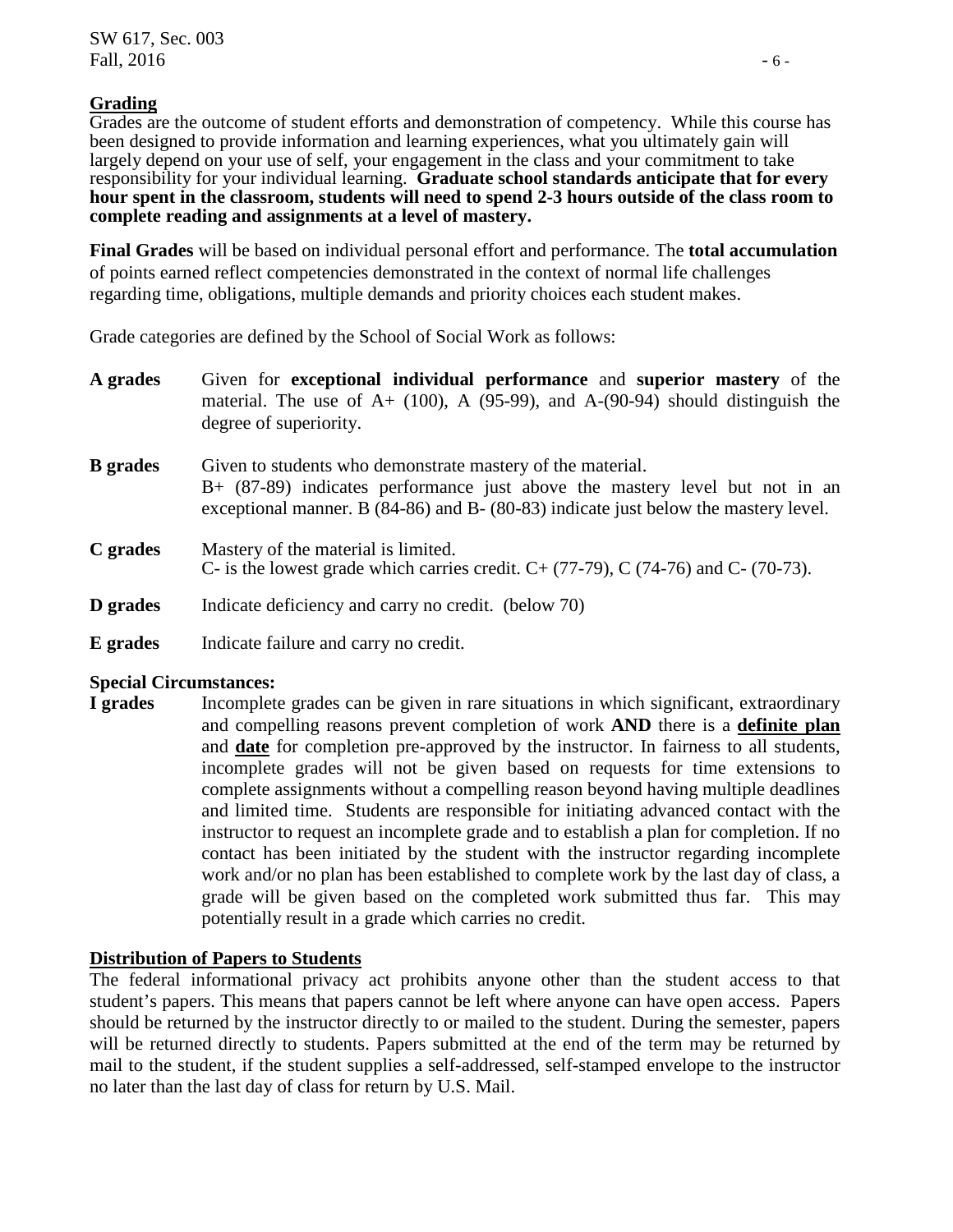## **COURSE ASSIGNMENTS:**

**1.** W**ritten application & discussion assignments 4 assignments /20 points total Journals: Read/Think/Analyze/Notice 5 points each** (1 point late deduction) These written assignments are designed to help integrate course readings and class discussions. **Students should be prepared to be called on to share ideas and reactions from journals in weekly class discussions. Please see separate sheet for specific journal assignment topics and questions and due dates.** 

#### **Written Journal assignments should:**

- **Illustrate reading and comprehension of all assigned material**
- Address assigned questions (see separate document) integrating your own thoughts, feelings, reactions to readings illustrate ability to analyze, compare/contrast, and integrate various reading assignments from week to week throughout the course
- Include any thoughts regarding the readings/class and what you've noticed related your learning about loss and grief

## **2. Clinical Interview 25 points (5 points late deduction) Due 10/28**

This assignment gives you the clinical opportunity to interview someone about a loss in his/her life while applying and integrating your understanding of course concepts along with your personal insights and awareness into a 6-8 page paper. Specifics of this assignment are detailed in a separate document.

## **3. Diversity Article and Class Discussion Integration 15 points (3 points late deduction) Due No Later than 11-4**

This assignment focuses on increasing awareness of loss and grief in an area of your interest. You will be expected to summarize the major points of your chosen peer reviewed article, integrate how the article applies to concepts from this course and the take-away messages you can apply in a 5 page double spaced paper. You will also need to identify your integration of your topic into class discussion to receive full credit. **Please turn in a printed copy of your chosen article attached to your written paper. Specifics of this assignment are detailed in a separate document.**

## **4. Three In-Class Competency Quizzes Total of 30 points**

This is your opportunity to demonstrate reading and understanding of course concepts and your ability to apply them. The quizzes will cover concepts from the readings and class discussions. Please see separate handout for details. **You must be present for the quizzes to receive credit, so please plan accordingly in your schedule.** See "Core Competency and Quiz Study Guide" handout for further guidance and quiz dates.

## **5. Class Participation, Class Attendance and Professional Use Self 10 points**

Class attendance, engagement, participation and professional use of self are core behaviors that are highly valued in this class and are a part of the learning experience which has relevant application to future professional practice. As social workers and other helping professionals, it is important to be able to speak out to advocate for clients and to address issues. Class participation involves sharing and discussing class concepts and their application to our work. Participation is not simply talking and sharing your opinions. The quality of participation is important and effectively comes from reading the assigned texts, analyzing theories and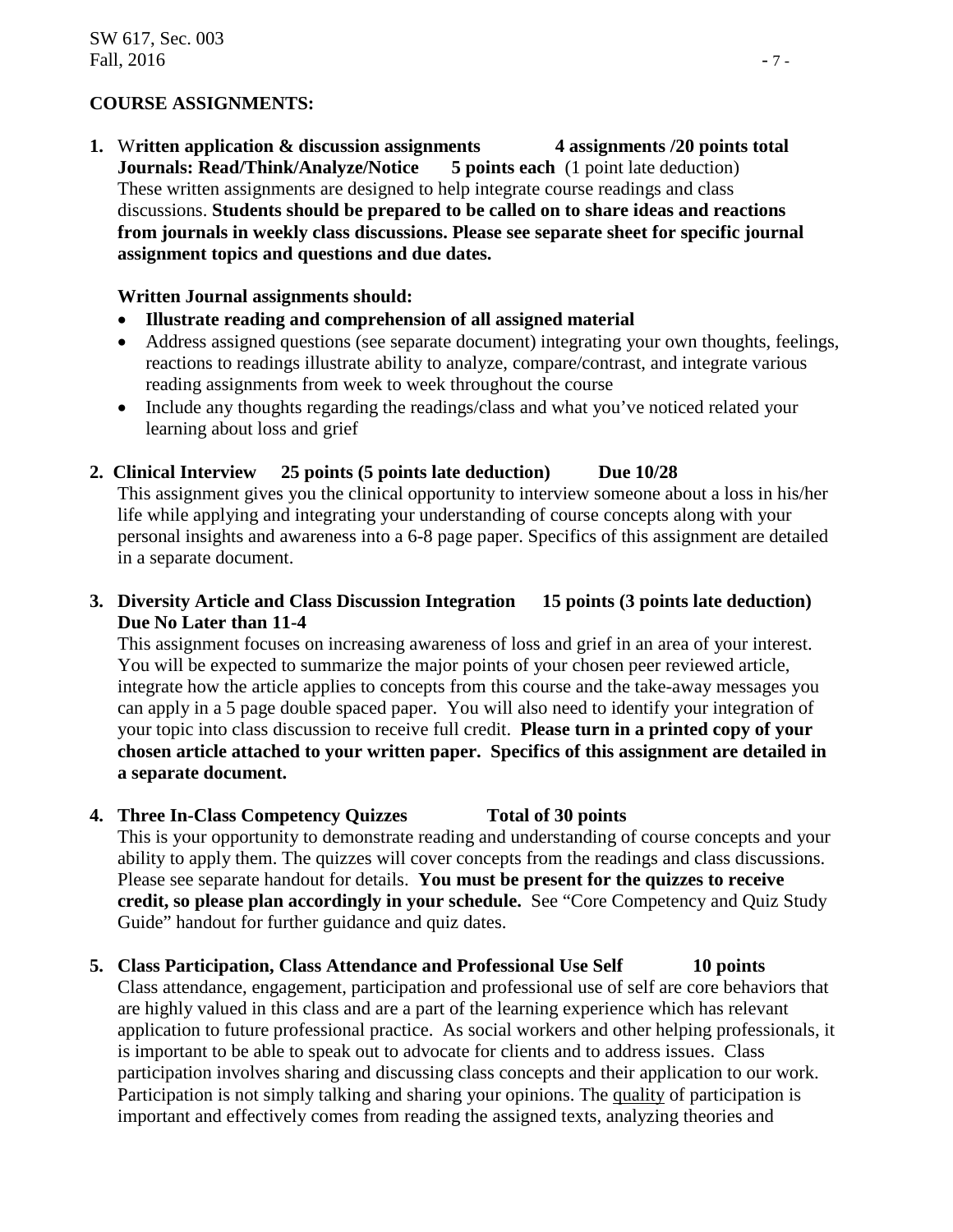concepts and then noticing how to apply them to working with clients and organizations. **Expectations regarding these are detailed in a separate handout.**

## **Three Required Course Texts**

- DeSpelder, L. & Strickland, A. (2015). *The last dance: Encountering death and dying* (10th ed.). New York: McGraw Hill.
- Worden, J. W. (2009). *Grief counseling and grief therapy: A handbook for the mental health practitioner* (4<sup>th</sup> edition). New York: Springer Publishing Company.

## *Other Optional Recommended Reading:*

Irish, D. P., Lundquist, K.F., & Nelsen, V. J. (Eds.). (1993). *Ethnic variations in dying, death and grief.* Washington, DC: Taylor and Francis.

Yalom, Irvin (2008). *Staring at the sun*. New York: Jossey Bass.

## *Additional Readings:*

The amount of required text reading has been designed to provide you with a basic foundation while giving you freedom to individualize supplemental readings. YOU ARE EXPECTED AND ENCOURAGED TO DO LITERATURE SEARCHES AND ADDITIONAL READING IN AREAS OF PERSONAL INTEREST AND IN ORDER TO COMPLETE ASSIGNMENTS AND TO PURSUE YOUR AREAS OF INTERESTS. In addition, handouts or other materials may be distributed in class or posted on C-Tool for reading.

Additional readings, online articles and reference materials specific to class topics will be discussed throughout the term. Changes may be made in the syllabus as appropriate at the instructor's discretion.

## **Course Outline and Assigned Readings**

**Sept. 9** Our Attitudes toward Death and Dying **#1** Historical Perspective and Present Views *Leads: Kathy and Debbie*

> *Readings:* DeSpelder and Strickland: Chapter 1 Pomeroy, E. C. (2011). On grief and loss. Social Work, 56(2), 101-105. Posted on Canvas

**Sept. 16 RTAN 1 DUE: First Experience of Death Paper Due #2 In-Class Discussion Question(s)** Health Care Systems Palliative Care and Hospice Care *Lead: Kathy*

> *Readings:* DeSpelder & Strickland: Chapters 5 and 7 Worden: Chapter 1 (optional)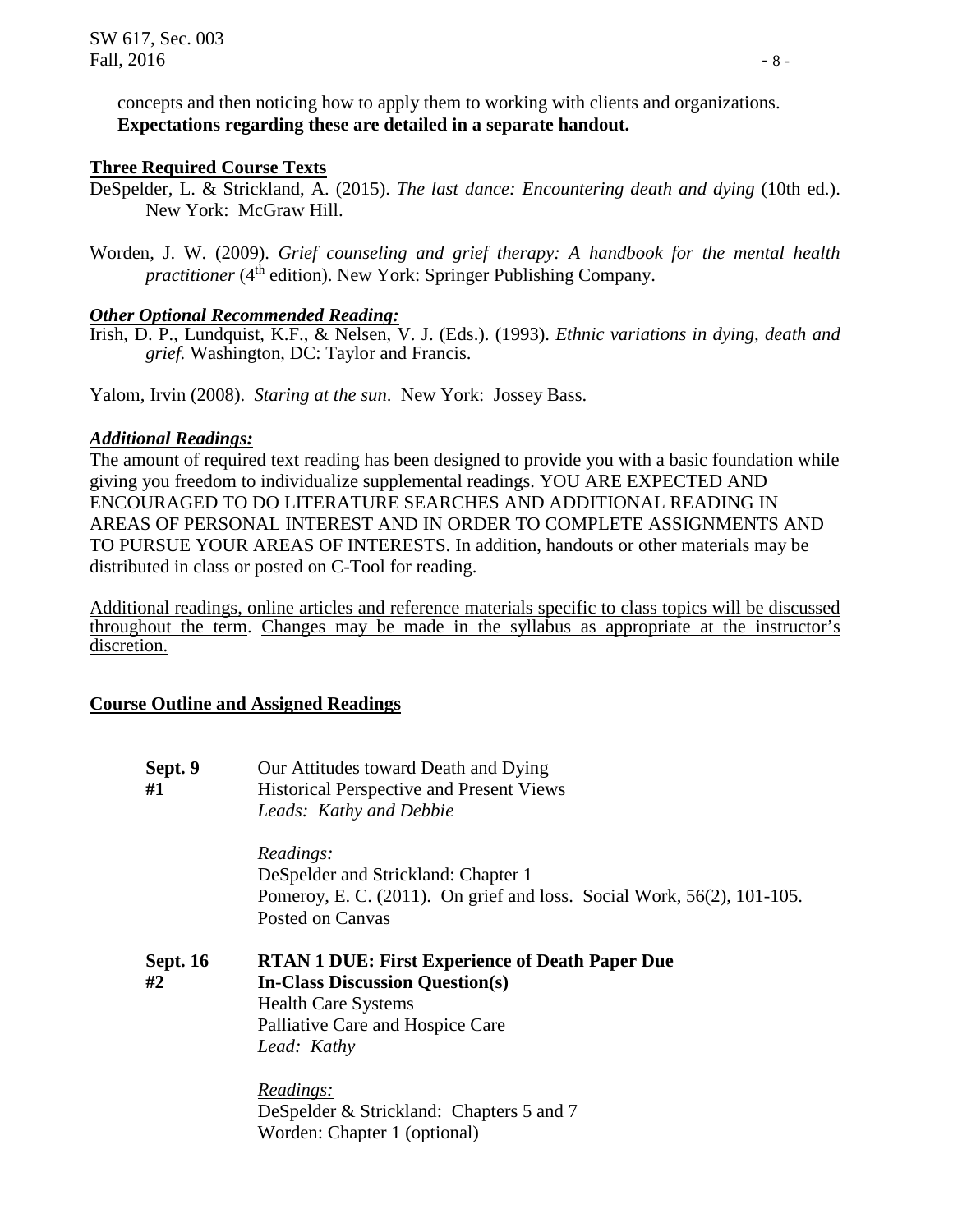#### **Sept. 23 JOURNAL 1 DUE** #**3 In-Class Discussion Question(s)** Grief Models and Theories *Lead: Debbie*

#### *Readings:*

DeSpelder & Strickland: Chapter 9 (341-354) Worden: Chapters 2 & 3; Appendix (283-284) Worden Introduction (1-11) (Optional)

**Sept. 30 COMPETENCY QUIZ 1**

**#4 In-Class Discussion Question(s)** Complicated Grief Reactions Theories of Complicated Mourning Definitions, Symptoms, and Syndromes *Lead: Debbie*

> *Readings:* DeSpelder & Strickland: Chapter 9 (355-376) Worden: Chapters 5 & 6

**Oct. 7 JOURNAL 2 DUE: Loss History #5 In-Class Discussion Question(s)** Loss and Grief in Adulthood Models of Adult Bereavement; Life Stage Issues *Lead: Kathy*

> *Readings:* DeSpelder and Strickland: Chapter 11

**Oct. 14 COMPENTENCY QUIZ 2 #6 In-Class Discussion Question(s)** Loss and Grief in Childhood and Adolescence

Developmental Issues *Lead: Kathy*

*Readings:* DeSpelder and Strickland: Chapter 2 (pp. 50-66) and Chapter 10

**Oct. 21** Suicide: Theories, Influencing Factors **#7 In-Class Discussion Question(s)** Risk Assessment Impact on Grieving; Life Span Perspectives *Lead: Debbie*

> *Readings:* DeSpelder & Strickland: Chapters 12 Worden: Chapter 7 (pp. 179-187)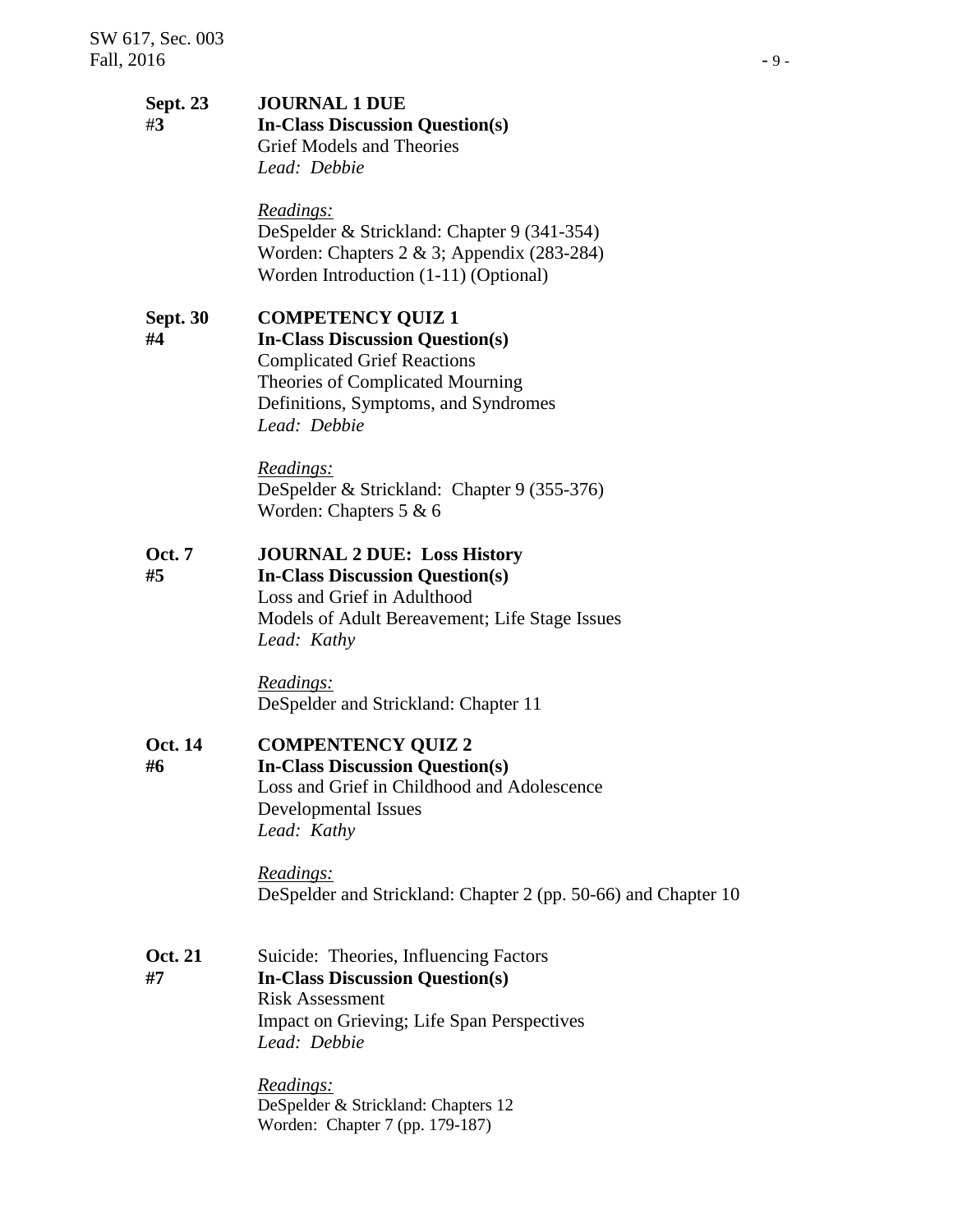#### **Oct. 28 CLINICAL INTERVIEW PAPER DUE #8 In-Class Discussion Question(s)** Clinical Intervention and Counseling Principles in Facilitating Grief Psychosocial-Spiritual Assessment *Lead: Debbie*

*Readings:* DeSpelder & Strickland: Chapter 9 (pp. 376-383) Worden: Chapter 4 Worden Chapter 8 (Optional)

# **Nov. 4 DIVERSITY ARTICLE PAPER DUE no later than today**

#### Ambiguous Loss and Grief *Lead: Kathy*

*Readings:* Self-selected diversity article

## **Nov. 11 RTAN JOURNAL 3 DUE: AD/DPOA**

**#10 In-Class Discussion Question(s)**

Ethical and Legal Issues Medical Ethics and Technology Rights and the Dying Advanced Directives and End of Life Decision Making *Lead: Kathy* 

*Readings:* DeSpelder & Strickland: Chapter 4 (pp. 151-173) and Chapter 6

Nov. 18 Violence, Disasters, War **#11 In-Class Discussion Question(s)** Genocide, Terrorism, PTSD *Lead: Debbie*

> *Readings:* DeSpelder & Strickland: Chapter 13

## **Nov. 25 NO CLASS: THANKSGIVING BREAK**

**Dec. 2 RTAN JOURNAL 4 DUE: Funeral Planning #12 In-Class Discussion Question(s)** Coping Mechanisms for Survivors/Rituals and Funerals Honoring the Dead; Finding Meaning *Lead: Debbie*

> *Readings:* DeSpelder and Strickland: Chapter 8: (Optional Chapter 14)